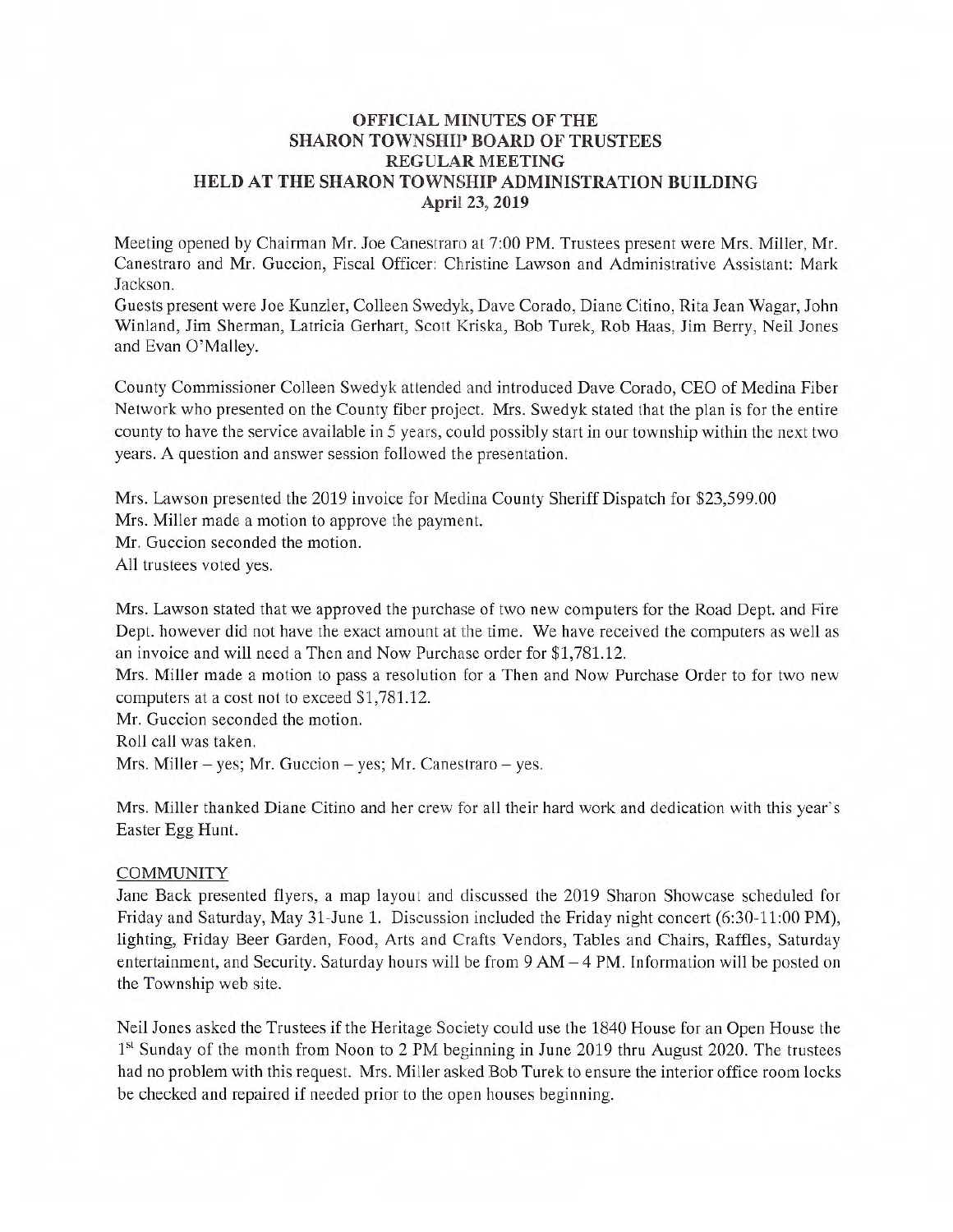## ROAD DEPARTMENT

Bob Turek reminded everyone of the Spring Cleanout Day scheduled for Saturday, April 27<sup>th</sup> from 8 AM to 5 PM and Shredding Day on May  $4<sup>th</sup>$  from 9 AM to Noon.

Rich Silver of Silvertec Flooring Systems made a presentation on flooring options for the 1,500 sq. ft. Town Hall basement. Decorative Vinyl Flake (3-year warranty) would be \$8,250.00 vs. Polished Concrete (1-year warranty) at \$5,500.00. Discussion, questions and answers followed. Mr. Guccion asked about potential hydrostatic pressure and moisture testing. It was suggested that the Township use removable rugs/carpets over the flooring for the Fish Fry, etc.

Mrs. Miller made a motion to approve the Decorative Vinyl Flake Flooring System at a cost not to exceed \$8,250.00 as long as hydrostatic and moisture tests have been completed and passed. Mr. Canestraro seconded the motion.

All trustees voted yes.

### FIRE DEPARTMENT

Chief Rob Haas asked for approval to purchase cones for Engine #38. The cost of 10 mesh springs cones and cone totes will cost \$587.40 from GVS.

Mr. Guccion made a motion to approve the purchase of the cones and cone totes at a cost not to exceed \$587.40

Mrs. Miller seconded the motion.

All trustees voted yes.

Chief Haas presented a request for an ID card printer system from AiphaCard at a cost of \$1,888.00. This item was a part of the 2019 Sharon Fire Dept. annual budget. Discussion followed as to possibly doing a co-op with Hinckley and Granger. Chief Haas will make some phone calls and see if either entity is interested in splitting the cost. In addition, the ID cards could be made and used for other Township department employees.

Mrs. Miller made a motion to approve the purchase of the ID card printer system from AiphaCard at a cost not to exceed \$1,888.00.

Mr. Canestraro seconded the motion.

All trustees voted yes.

Chief Haas presented information on a new paging system being used by the Sheriffs office. MCSO has hired a communications consultant. Sharon Fire had previously purchased five of the pagers and plans to purchase five/year in the future. The Fire Department has been asked by the Sheriffs consultant to participate in a test of a dual-band paging system. The department will receive 36 more pagers and if the testing passes, the Township would be able to purchase each unit at about \$500 each, which is a 25% discount. Our existing five pagers would be compatible. Chief Haas just wanted that to be known for down the road.

Mrs. Miller asked about the Longevity plan for the Fire Department. Chief Haas has the document and will bring a copy of the longevity policy to be reviewed at a future Trustees meeting.